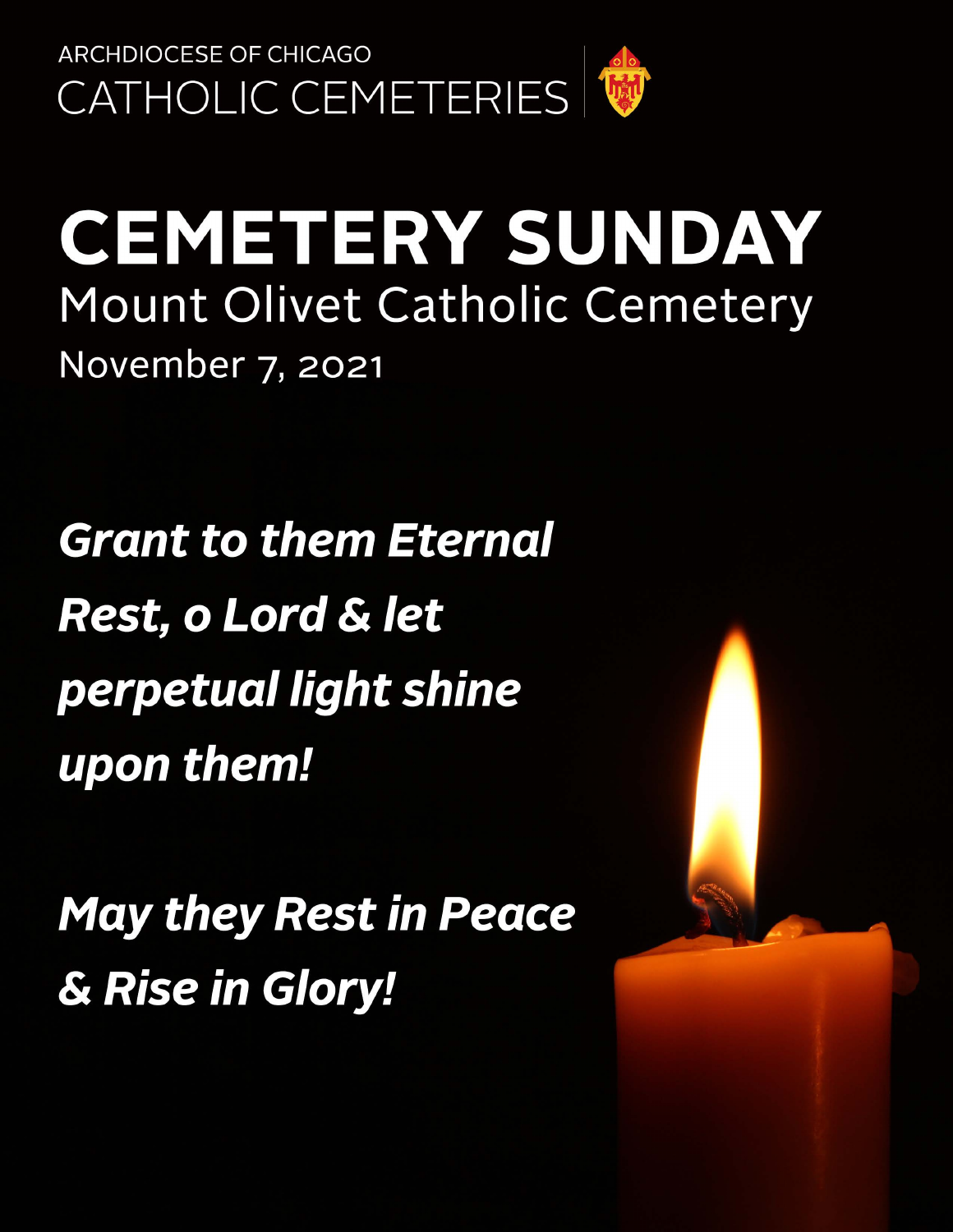O God, glory of the faithful and life of the just, by the Death and Resurrection of whose Son we have been redeemed, look mercifully on your departed servants, that, just as they professed the mystery of the resurrection, so they may merit to receive the joys of eternal happiness.

Through our Lord Jesus Christ, your Son, who lives and reigns with you in the unity of the Holy Spirit, one God, for ever and ever.

Amen.

- Collect of the Mass for the Feast of All Souls

Hear our Prayers for all who have died and are buried in our Catholic Cemeteries, especially those recently interred from October 15, 2020 to October 15, 2021.

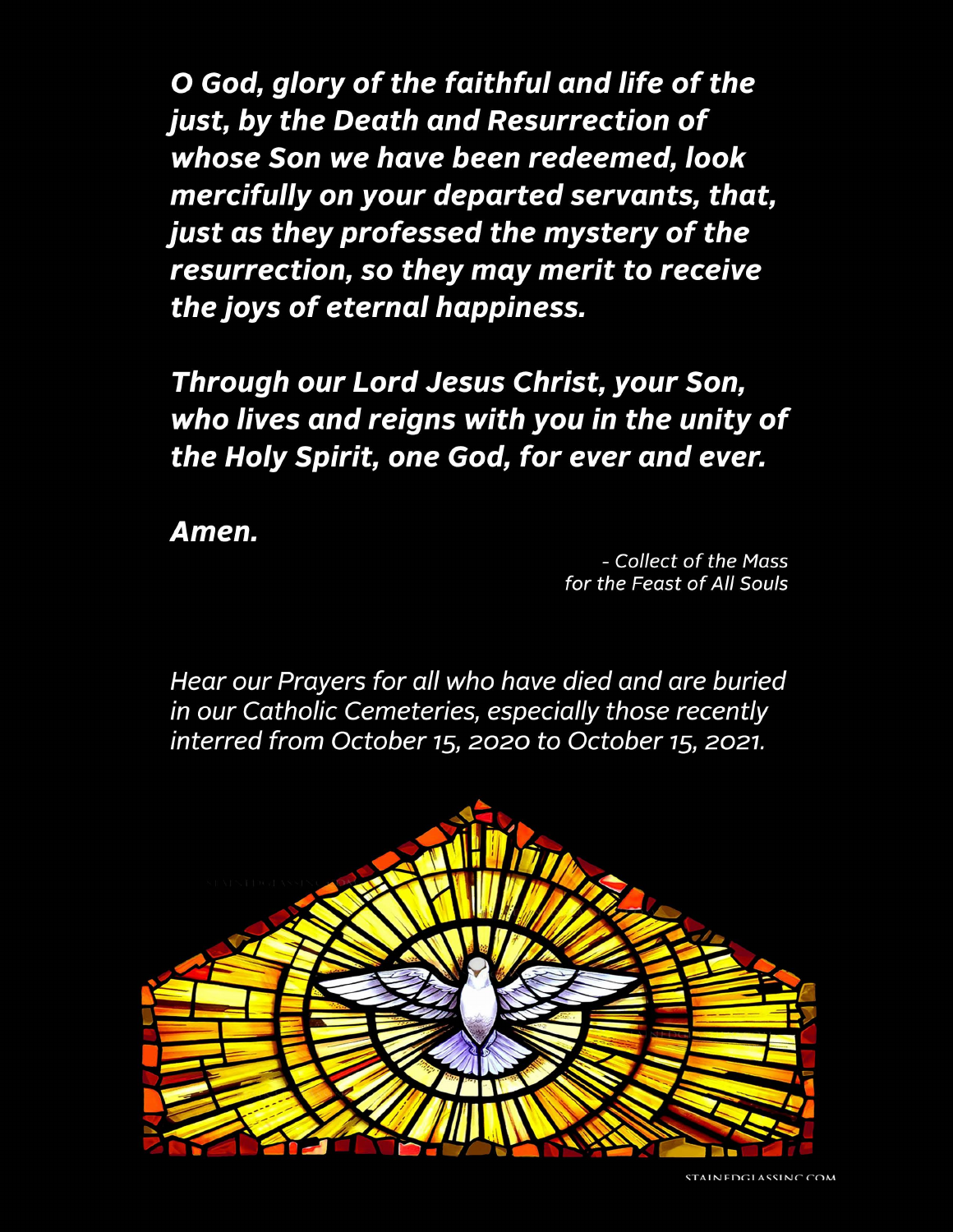† OSCAR ADAME † MARTY AGAR † HELEN ALEXANDER † ROGELIO ALMANZA † CHARLES ALMOND † AUBREY TAYLOR AMBROSE † MARY NANCY ANDERSON † ROBERTO ARENIBAR † CATHY A AST † KIRBY ATKINS † MANUEL BAEZ † TOM BAKER † ANTON BALDWIN † THOMAS BARNICLE † JOAN BECKMAN † DENISE BELL † LOURDES BENITES † RITA F. BERTUCCI † BABY BLAKE † SHIRAL BOUNDS † IVAN BOWLES † DAVID BRADLEY † MARVIN BRIDGES † BILLY BROWN † LILLIAN BROWN † SAMUEL T BROWN † BABY BROWNLOW † STEPHEN BRYANT † MIGUEL BURGOS † ANDREW JAMES BUXBAUM † MALANI BYNUM † ALLEN CAMERON † EVA CAPEK † DAVID CARPENTER † BRIAN CARSON † DANIEL CARTWRIGHT † LACHION CASTON † BRITT CHAPMAN † JEANNE CHASE † ANTHONY CHRISTIAN † ALFREDO CIRILO † GLEN COCHRAN † JAMES COLLEY † WILLIAM COLLINS † CADENCE DANIELLE CONNOR

 † MICHAEL J. ADAMS † CZESLAW AKUCEWICZ † THOMAS REV. ALKIRE † JOSE ALMANZA † DOUGLAS ALUKO † HAROLD ANDERSON † SAM ANDERSON † TERRANCE JAMES ARNOLD † BABY ATEMPA † ALEKSAS AURILLA † JIMMY BAILEY † ROBERT C BALDINI † TERRANCE BARNER † VIRGINIA BAUERLE † JAMES BELCHER † JAMES BENEDICK † PAMELA BERNHOFT † SHANE BLAIR † RANDY BOSTON † ARLENE BOWLES † CONSTANCE BOYKIN † LEO BRAKEFIELD † TONICOLE BROWN † FRED BROWN † MONA BROWN † DAVID BROWNLEY † RINGO BRYANT † EDWARD BUCKMAN † ALOYSUS BURTON † TIMOTHY BYNDUM † PATRICK CAHILL † SAMUEL CANNON † AMANDA CARLSON † CLINTON CARR † WILMA JAQUELYN CARTER † SHYLA DAVIS CASTILLO † BABY CAUDILL † RICHARD CHAPMAN † ELADIO MARTINEZ CHAVEZ † JACEK CHYLINSKI † ARNOLD COATS † SAMUEL COFFEE † MARGARET G. COLLINS

- † FRANCISCO COLON
- † TERRYLE COOK-HURD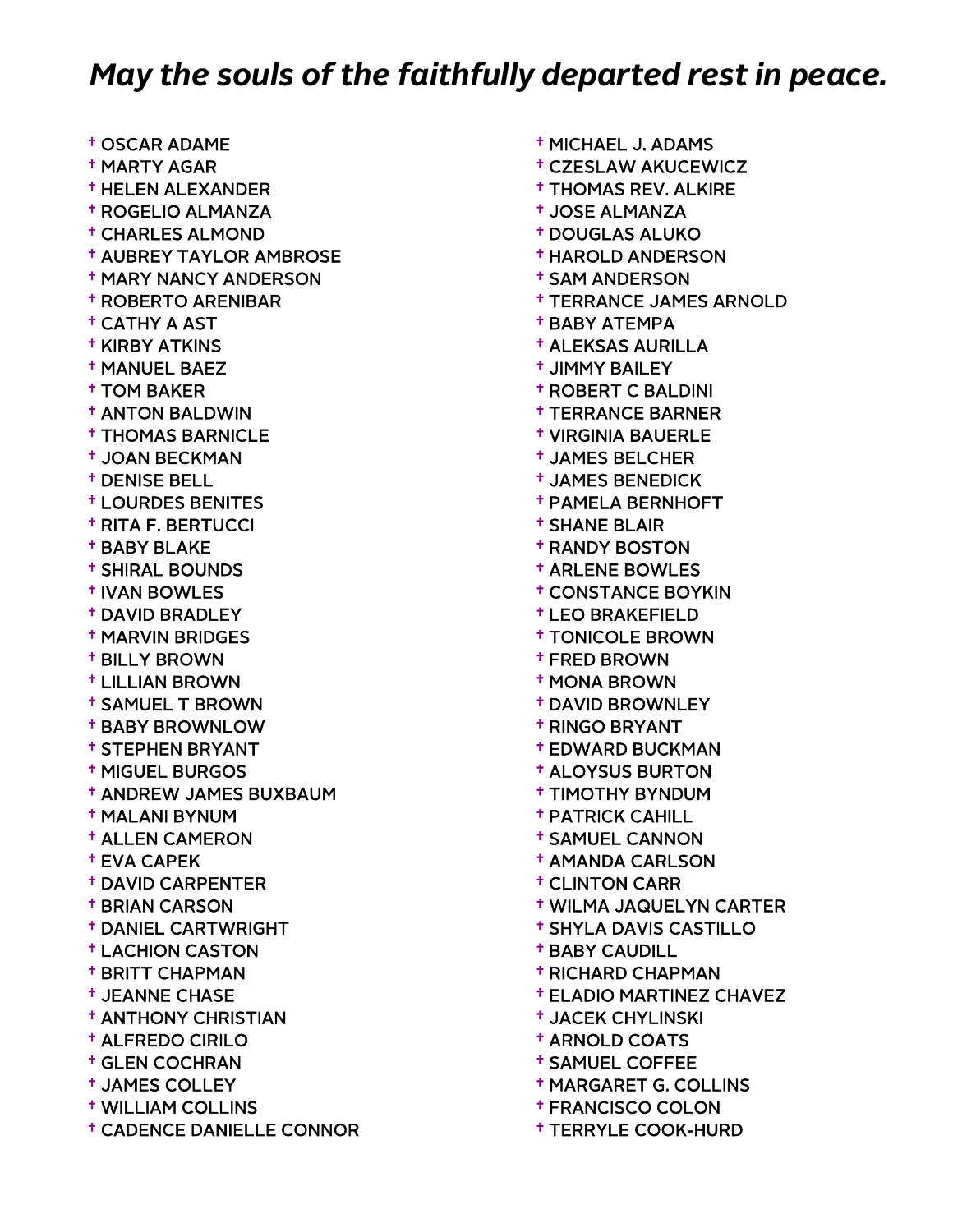† DAVID COOKSEY † SONIA CORPORAN † HANNAH M. COSTELLO † GERIANNE COUGHLIN † EILEEN CROWLEY † ARTUR DABROWSKI † RUSSELL DANIELS † KEVIN DAVIS † KHLOE DOVAN DEAN † JAMES J DELANEY † ROCHEL DEXTER † GERALD DICKERSON † LAWRENCE DILLON † NICHOLAS DODARO † JUAN DOMINGO-ROMERO † EDWARD DOWNEY † JOHN DVORAK † JOSEPHINE EDWARDS † JEANNE ELLIS † MICHAEL V. ENTSMINGER † CARLOS ESTRADA † JOHN L EXE † THOMAS FANNING † BABY FERGUSON † JAMES FIGURA † UTE FISCHER † JAMES FLOYD † NERITA FOSTER † CAROL FRANZITTA † WILLIAM FULLER † BRIANA FULLILOVE † LENNY GANBAT † XAVIER KEITH JR GANT † DANIEL GARCIA † BABY GARCIA † GEORGE GASTEIER † JAMES GAULAGER † HERMAN GEORGE † REGINA GIBSON † LINDA GIVENS † EUFEMIO GOMEZ † KASIMIRO GONZALES † RICHARD J. GRACE † JOHN M GROTHE † ASTER LYNN GUDGER

 † MARCUS COOPER † VINCENT CORTEZ † HELEN COSTELLO † LAWRENCE CRAWFORD † LEONA ELLISON CUNNINGHAM † MARK DANDRIDGE † FLOYD DAVIS † KHIRY DIOR DEAN † DORIS DEKOVEN † BARBARA A. DEPESA † AMADOU DIARRA † ROSEMARY DILETTO † ANTHONY DIXON † ESTHER DODOO † ANTONIO DOMINGUEZ † STEPHEN E. DUDEK † JEAN EDGES † TEMILORE EL † IVORY JR ELY † BRETT ERICKSON † JOHN EVERETT † SHARON A EXE † KRYSTAL FEINSTEIN † FRIEDA FERRELL † VINCENT FIORAMONTI † DOROTHEMAE FISHER † DOLORES FORD † JOHN FRANCISCO-LOPEZ † JUDITH FREUND † BRIANA FULLILOVE † JUAN GALVAN † PATRICIA A. GANLEY † ZHONGYIN GAO † BLANCA GARCIA † WALTER GARDNER † TABATHA GATER † GERALDINE GAYLES † EDWARD GERRITY † RICHARD GIERSZ † STEFEN GLUBISZ † FRANK GOMEZ † RUBEN GONZALEZ † LEONARD GRAVES

- † BABY GU
- † THEODORE GULINO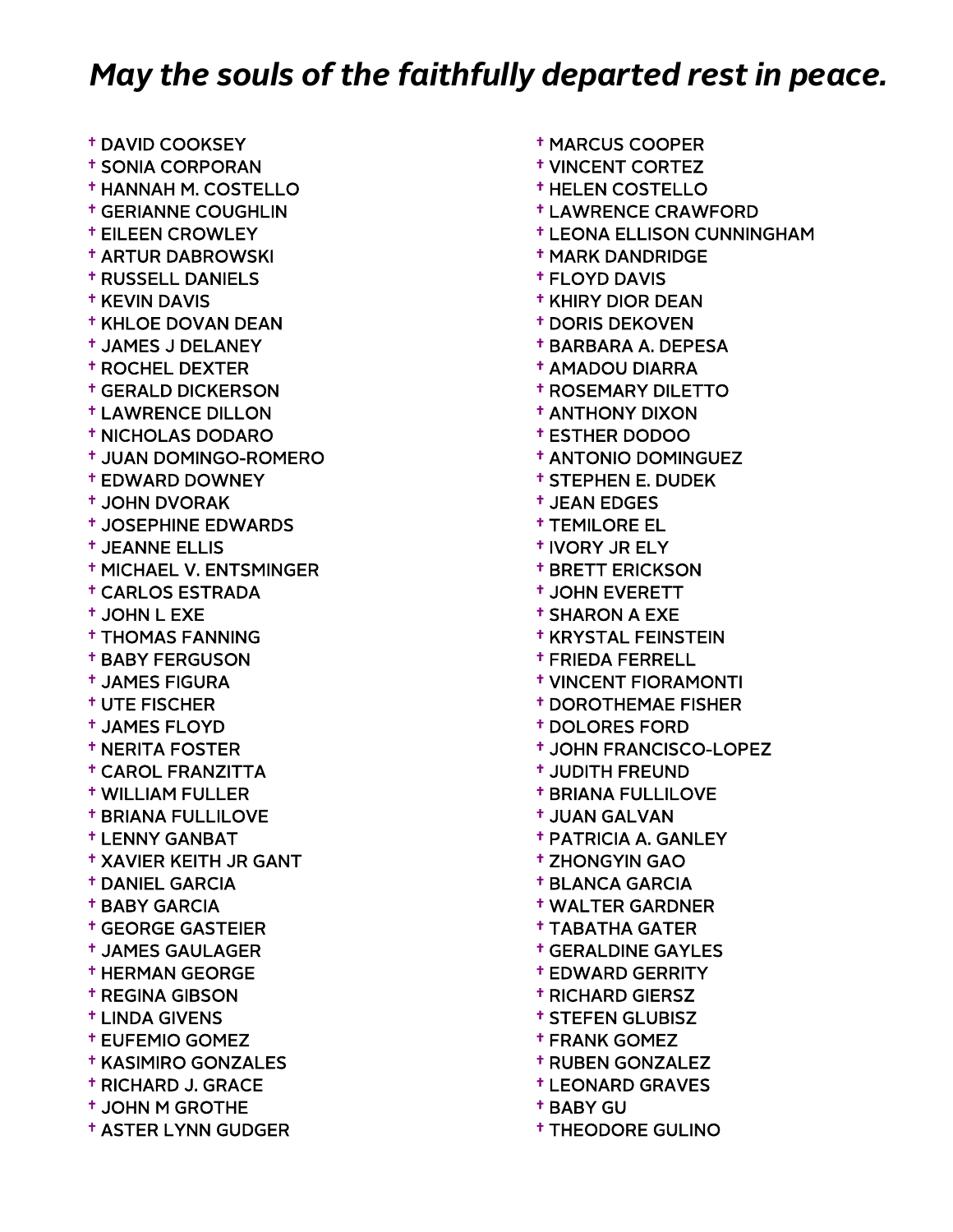† TRINIDAD GUZMAN † JACK THOMAS HACKENBROCH † TERRY HALL † JAMES HAMMOND † MICHAEL HARDY † BILLIE HARRIS † STEVEN HARRIS † EDWARD HAVELY † JIM HAYNIK † DON HEBRANK † JANINE HERNANDEZ † AMEILA KYESHA HILL † MICHAR HILTON † ALAN HOCKER † MELODI HOFF † SEKANI ACE HOLLINGSWORTH † MAXIE JERMAINE HOLMES † JACKEITHA HORTON † MARY PATRICIA HOULE † RICHARD HUDSON † MARVIN HUDSON † JAMES HUNTER † ALBERT INFUSINO † SELENA ISRAEL † CLARENCE WILLIAM JAMES † PHILIP JAWOROWSKI † KENNETH JOSEPH JOHNSON † ROBERT JOHNSON † MICHAEL ANTHONY JOHNSON † GRAYSON JOHNSON † BRYANT JOHNSON † JOURNEY GRACE JOHNSON-SMITH † JONAH JONES † MICHAEL JONES † CLIFFORD JONES † GEOVANA JUAREZ † DENNIS KASPER † DANELLE KELLY † WILLIE KELLY † MICHAEL KIDD † HEATHER KING † LORETTA KONICZNY † ALEKSANDRAS KOSTECKIS † LEROY KOVAR † CURTIS KUEHNE

 † JOHN HAIR † LISA HALLER † ROBERT HAMPTON † TABITHA MARI HARDY † TASHRIA HARRIS † DEONNA HARRISON † ROSLYN HAWKINS † TRAVIS EDMOND HEAR † JAMES HEDLAND † WILLIAM HIGGINS † JOSEPH F. HILLS † ELISSA HIVELY † RENEE HOEBBEL † BUDD HOHN † DEWAYNE HOLLOWAY † BARBARA HORSTON † JOSEPH HORWATH † JANKO HRNJAK † HERMAN HUDSON † ERMA HUNT † PAUL R HUSBANDS † EDWARD J. INSTONE † JIMMIE JACKSON † LAWRENCE JANES † GEORGE JEFFERSON † WARREN JOHNSON † NAVY BLU JOHNSON † JAMES JOHNSON † ELZIE JOHNSON † NATORI JOHNSON † JOSEPH JONAS † MIA JONES † ANDREW D JONES † DANIEL JONES † RICKY JURGERSON † IVICA KATINIC † JANINA KELLY † BARBARA KESELICA † DAVID KING † CAROL KONAGEL † JOANNE M. KONRATH † ELLEN KOVACH

† CATHERINE HACKENBROCH

- † ROBERT KRATOCHVIL
- † SUZANNE LAMB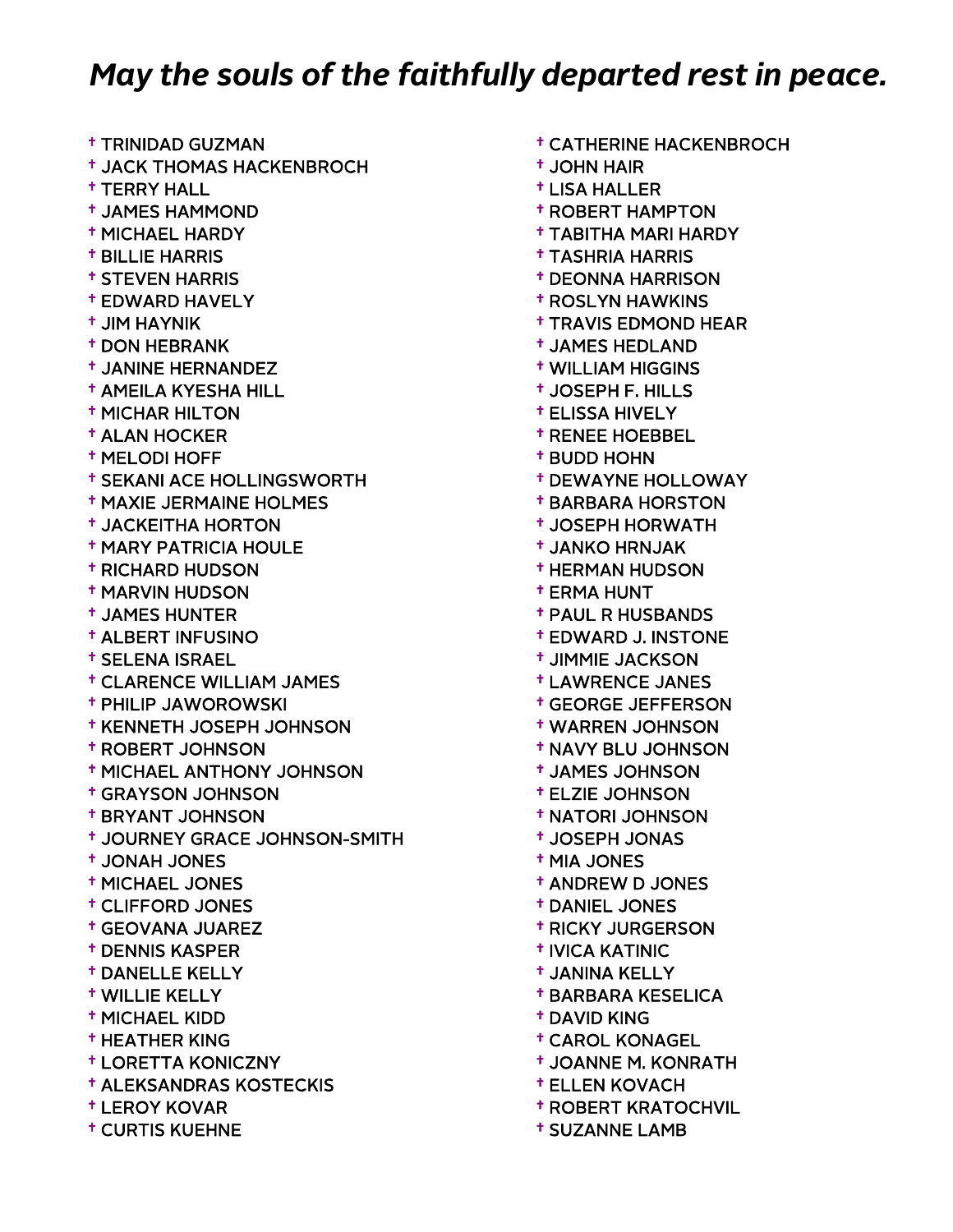† GARY LAMPLEY † DALE LANE † BEVERLEY LAROSE † MURLINE LEE † CARL LETTS † JOHN LINDSAY † PERCY LISTER † WALL ORLANDO LOGAN † GIANA ARIEL LUSTER † PATRICIA J LYNG † JOHN R. MACNAMARA † RAUL MANCILLAS † JOSEPH MARAS † TYWUN DRELL MARTIN JR † BABY MARTINEZ † FEDERICO MARTINEZ † TWO TERRICA MATHIS † THOMAS MCAULIFFE † LORRAINE J. MCCAHILL † EDWARD E. MCCARTHY † MILDRED MCCOY † KATHLEEN MCDORMAN † TAMIKA MCDOWELL † JOAN C. MCGANN † MARY MCGEE † MARY M. MCMAHON † OSCAR MEDINA † DEMIRANDA MENDES † ROSE METROS † ZBIGNIEW MIERZWINSKI † BOBBY MILEY † DEBORAH MILLER † DOUGLAS MILLER † JEFFREY MILLER † OSCAR MIRANDA † HERMAN MITCHELL † ALAN MIXAN † NEVEAH STARR MOORE † HEAVAN STARR MOORE † JUAN MORA † GEORGENE MORAN NAUGHTON † MARTA SHAW MORSE † RASAUDAH DINERO MUHAMMAD

† VINCENT MURPHY

 † CORNELIOUS LANE † LYNDA LARIVIERE † EDWARD LEAKE † TYRECE LEE † SIYRAM LIGISETTY † ROBERT LIPSCOMB † THOMAS LIU † MICHAEL LUCARELLI † STEPHAN LUZNIAK † LILLIAN C. LYONS † JACQUELINE MAIDEN † ROBERT MANNING † MATEO MARQUEZ † AVERY ANANIAS MARTINEZ † FACUNDA MARTINEZ † TERRICA MATHIS † STEPHEN MAYO † WALTER J. MCAULIFFE † ALICIA MCCARTHY † MATTHEW M MCCARTHY † HENRY MCCULLAR † JERRY MCDOUGALL † RICHARD MCELROY † DIANE MCGAUGHEY † BERNADETTE H. MCKEE † ANNETTE MCNEAL † MARIA C MENCHACA † LOVELY METCALFE † DIANE METZGER † ANTHONY MILES † MAURICE MILLER † DENNIS D MILLER † FRANK MILLER † SCOTT L MILLS † CHARLES MITCHELL † ROBERT MITCHELL † SHAUGHNESSEY MONTGOMERY † JUSTIN M MOORE † TONISHA MOORE † JOAN MORAN † GENEVIEVE MORGAN † ISHMAEL MUHAMMAD

- † BARBARA MUKES
- † BRITTANY MURRAY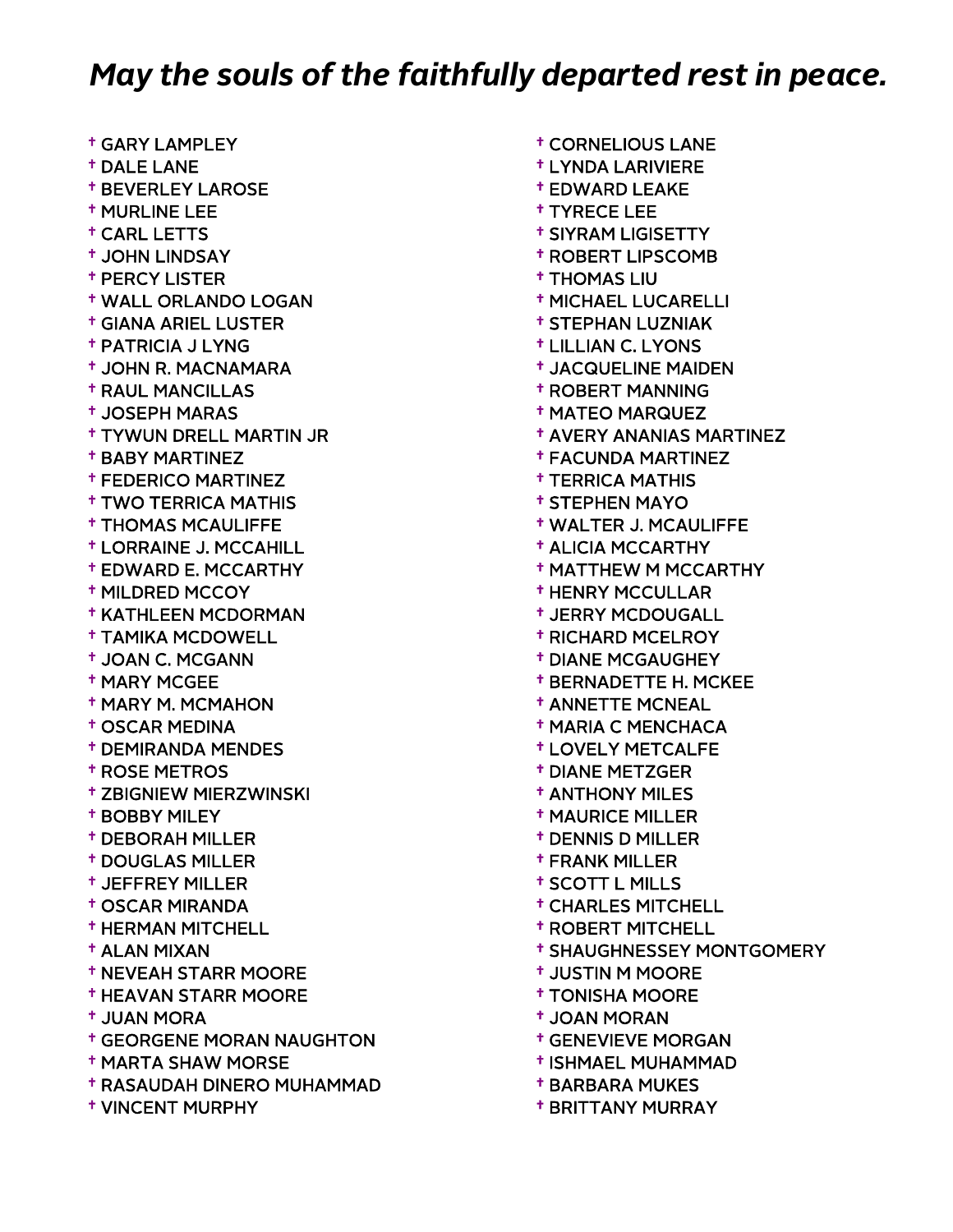† HENRY MURRAY † JAMES MURTAUGH † MARY F. NAKAYAMA † FREDERICK NEELEY † TIBERIUS JOHN NEGRESCU † BOBBY NELSON † GARY NELSON † LONG NGUYEN † JAMIE NOLAN † EDNA NORRIS † REY OSORIO † FRANCIS OWSIAK † ADRIANA PADOVINI † GREGORY PALMORE † TYRONE PARKER † KRISHNA DILIP PATEL † CLEVELAND PATRICK † JON PEEVEY † MARSHALL PETTY † SANTIAGO PIEDRA † TOMMIE PORCH † JOSE H DOMINGUEZ PUENTES † LILA W PUTZ † EFRIN RAMIREZ † BONITA REESE † AALIYAH MARY RICE † KATHLEEN M. RILEY † JOSE L RIVERA † JOHNNIE L JR ROBINSON † MARIO RODRIGUEZ † FRANCISCO RONDON † JOAN ROSEN † WILLIAM ROSINSKI † HOMER ROUSE † TOMMIE ROY † RYAN M. RUSCH † MARK RYCHLEWSKI † JESUS SANTIAGO † JUAN SAVON † JOHN T SCHUBAT † GEORGE SCROGGINS † DIA NISARG SHAH † RENITA SHEPARD † TRYPHENA SILAS † THOMAS RAYMOND SIWINSKI II

 † LAVERNE MURRAY † BERNARD NAGRA † LUZ NARANJO † BRODY NEERING † AADON NELMS † DREW NELSON † HARRY NEWLAND † VITO NIELI † KATHLEEN A NOLAN † ANTHONY OLIVIA † NATHANIEL OWENS † WILLIE PACE † LUELLA PAKIESER † GLENN J PALUS † WILLIARD PARKER † ALEJANDRO PATINO † CHARLES PATTERSON † ISRAEL PEREZ † RONALD PHILLIPS † MILDRED PIGNATIELLO † BABY POWELL † RAJENDRAORASAD PUROHIT † PAUL J QUIROZ † JEROME REDDITT † DAVID REZKY † ROBERT E RICHARDS † HECTOR RIVERA † GWENNA JEAN ROBINSON † VICTOR RODGERS † AGUSTIN RODRIGUEZ † MIGUEL ROSA † LOUISE ROSHANGAR † LYNN ROUP † MARIAN ROVITO † KRYSTYNA RUDZINSKA † BABY RUSSELL † SHIRLEY SALTER † CESAR SANTIS † ALLEN SCHLUETER † ROBERT SCHUBERT † MAREK SEWASTJANIK † MICHAEL SHELTON

- † VINCENT J. SHERIDAN
- † RON SISSON
- † YURIY SLOBODIAN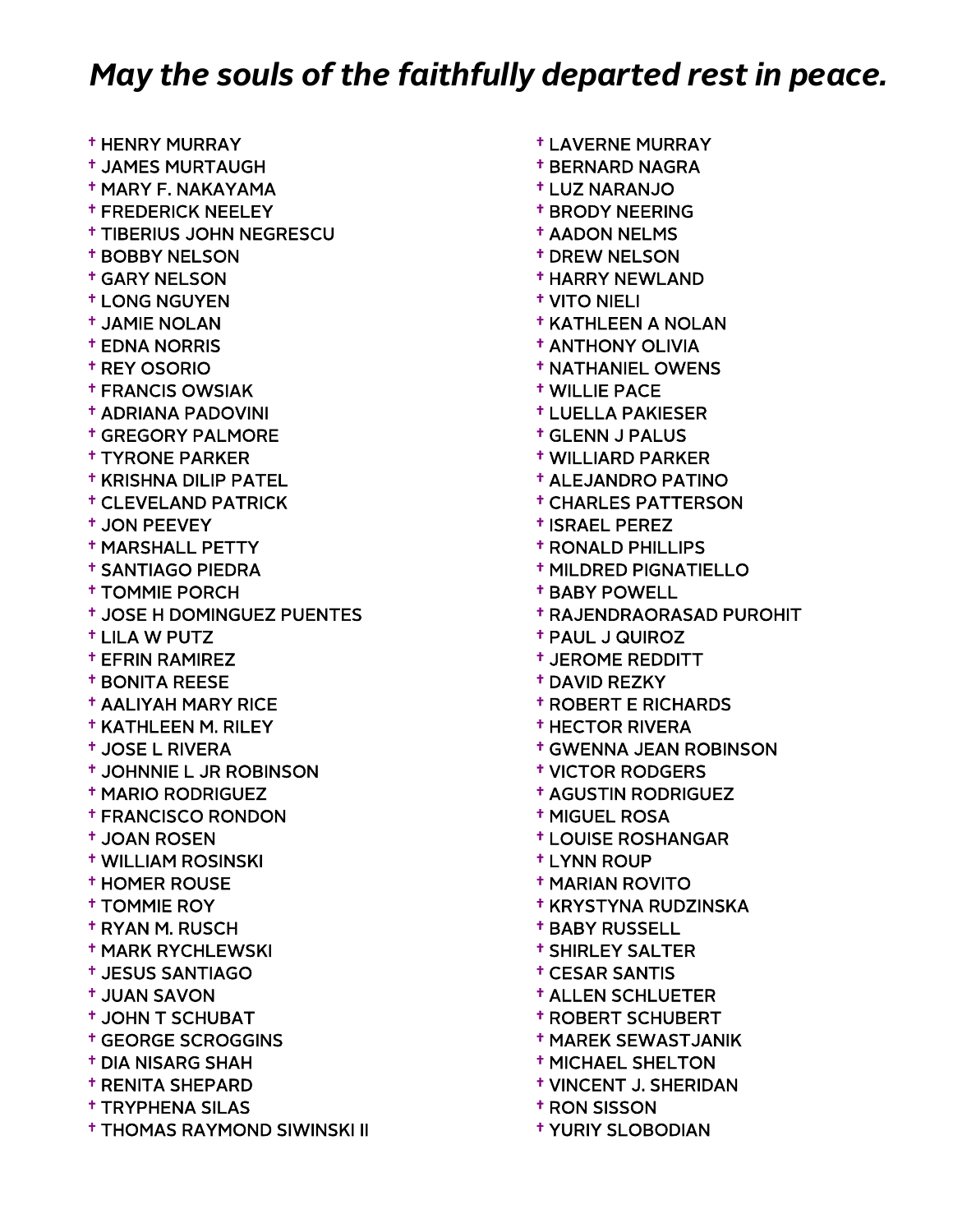† EDWARD SMITH † EDWARD SMITH † AVADA SHEPPARD SMITH † WALTER SOBCZAK † BENNETT CHRISTIAN SPARKS † BABY SPENCER † GEORGE F. STAFFORD † BARRY J. STANEK † NICHOLE STARKEY † KEZIAH STEWART † LISA STREBIN † ANN SULLIVAN † CHESTER SZYDLIK † MILLER TAYLOR † ELIJAH THOMAS † NEVADA THOMAS † LEGACI TANICE THOMAS † GREGORY THOMPSON † RONALD J THOMPSON † MATTHEW THORNTON † REGINAL THURMOND † GEORGE TILMON † SYED TIRMIZ † RONNIE C TOMPKINS † CARLOS TREVINO † ELIZABETH TRUMAN † KAREN TULSIE † FRANCISCO VALDEZ † RENE VALLEJO † ROBERT VANZANDT † OSCAR VILLATORO † SHARON VIRTUE † MARK G. VONPERBANDT † ROSEMARY WALDHIER † CURBIE WALKER † EMONIE WALKER † KELVIN LEE WALLACE † ZHENGUO WANG † WAYNE WARREN † CHARLES E JR WEAVER † JEROME WHERITY † OLANDER BREWFORD WHITE † JULIANA WILLIAMS † KEVIN WILLIAMS † DONEL WILLIAMS

 † JOYCE A SMITH † DAVID SMITH † JAMES SMITH † ANGEL SOTO † JACOB SPEIDEL † MARGARET A SR WRIGHT † EVELYN JEAN STAFFORD † JOSEPH STANISZEWSKI † KEVIN M. STEHNEY † DORIS STEWART † MICHAEL STRUMPF † COURTNEY SYKES † JANE TAYLOR † SIEMLANG TAYLOR † REEDIN PATRICIA THOMAS † KELLIE THOMAS † GRAFTON THOMPSON † KEVIN C THOMPSON † BONNIE THORNTON † CRAIG THURMOND † WILLIE TIGGS † JESSE R TINSLEY † HRISTO TOMOV † RINGO TRAVIS † THOMAS TRINLEY † SANDRA TUCKER † SANDOR TURI † BABY VALLE † MATEO JUAN CHRISTOPHER † RAMON VILLANUEVA † VALERIE VINSON † ANGELO VO † ROSEMARY VONPERBANDT † BRIAN WALKER † DENNIS WALKER † MICKEY WALKER † ROBERT WALLACE † ROBERT WARREN † GIANNA K WATT † BABY WELCH † MICHAEL WHITE † CHERYL WILKERSON

- † WILLIE WILLIAMS
- † JANICE WILLIAMS
- † DAKARRI D WILLIAMS